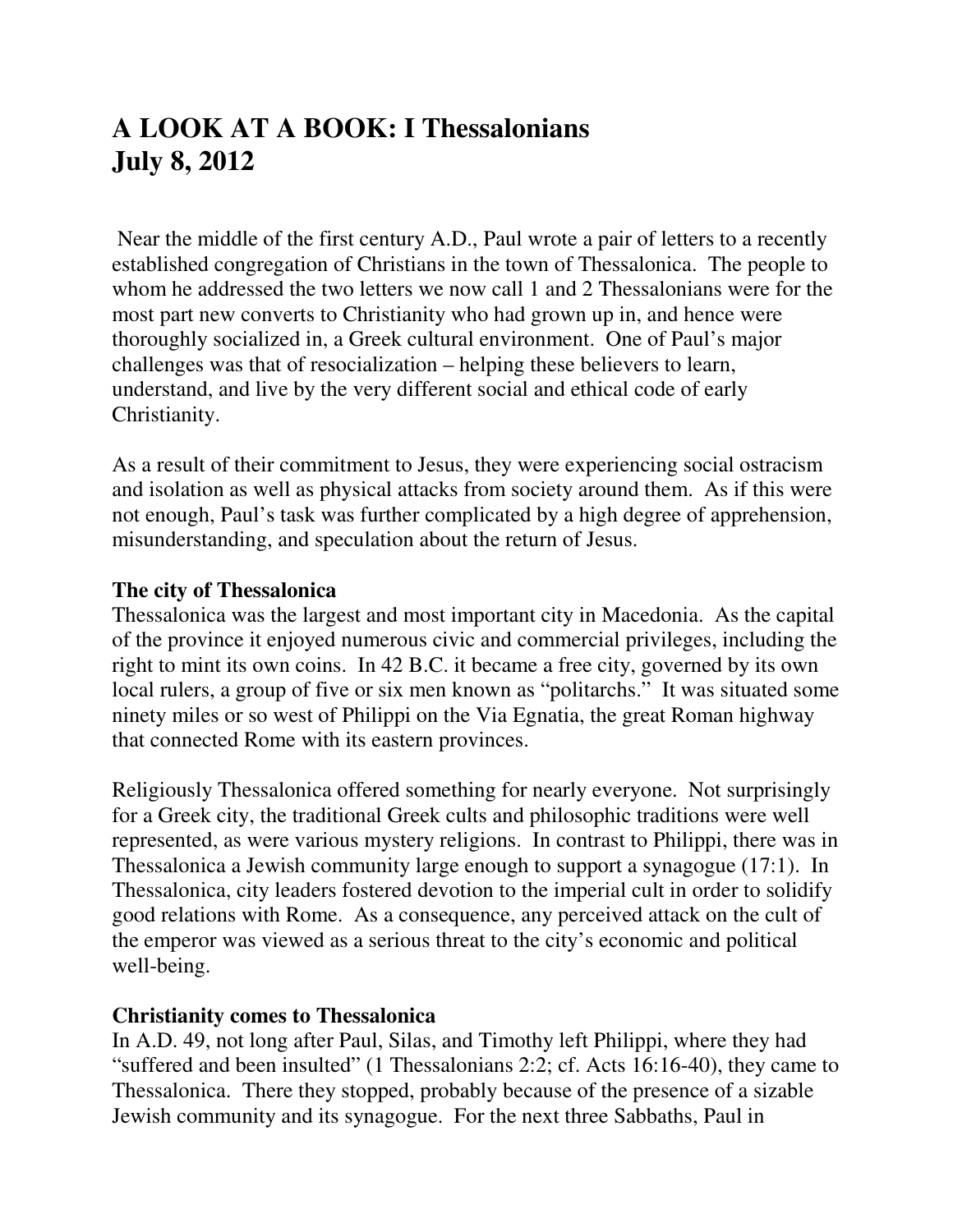particular shared the Christian message in the synagogue, seeking to prove from the scriptures that Jesus was the predicted Messiah, who had died and risen from the dead on their behalf. The apostle was successful in persuading "some of the Jews," as well as a large number of "God-fearing Greeks" and "not a few prominent women" (Acts 17:2-4).

A substantially larger number of converts came to faith directly from paganism as they "turned to God from idols" (1 Thessalonians 1:9). The private homes of converts, such as Jason, would also have provided a setting for evangelism and instruction. As a result, a new, predominately Gentile congregation came into existence. Paul, Silas, and Timothy devoted themselves to encouraging and instructing the recent converts in the basics of their new faith, becoming deeply attached to them in the process (2:8-12).

The synagogue would have been upset by the loss of members to a new cult. On the other hand, the conversion of leading women of the community inevitably brought the cult to the notice of civic leaders, to whom the proclamation of an alternative emperor (Jesus as the messianic King) would have sounded more than a little seditious. These two groups apparently made common cause against the missionaries and their converts, as civil charges were soon brought against them. Luke describes the critical episode in Acts 17:5-9. After some disreputable folks from the marketplace (whom the KJV colorfully describes as "certain lewd fellows of the baser sort") had been instigated to start a riot, they were encouraged to locate the visiting missionaries and haul them before the civil authorities. Failing to find Paul and Silas, they instead seized Jason and some other brothers (clearly members and supporters of the news movement, and perhaps its leaders) and basically charged them with treason for their allegiance to Jesus.

Given this turn of events, Paul, Silas, and Timothy had little choice but to leave town. That Paul left unwillingly and sooner than he had intended is clear from 1 Thessalonians 2:17, in which he describes himself as having been "torn away" from his new friends and fellow believers. The sudden departure of the missionaries no doubt had a dramatic and shocking impact on the congregation, which unexpectedly found itself alone and facing "persecutions and trials" that severely tested their faith and perseverance (2 Thessalonians 1:4; cf. 1 Thessalonians 3:3).

#### **The setting and occasion of 1 Thessalonians**

Two concerns seem to have been uppermost on Paul's mind. (1) He was deeply concerned that the young congregation might collapse in the face of hostile external pressures. (2) Paul was also concerned that his behavior and that of his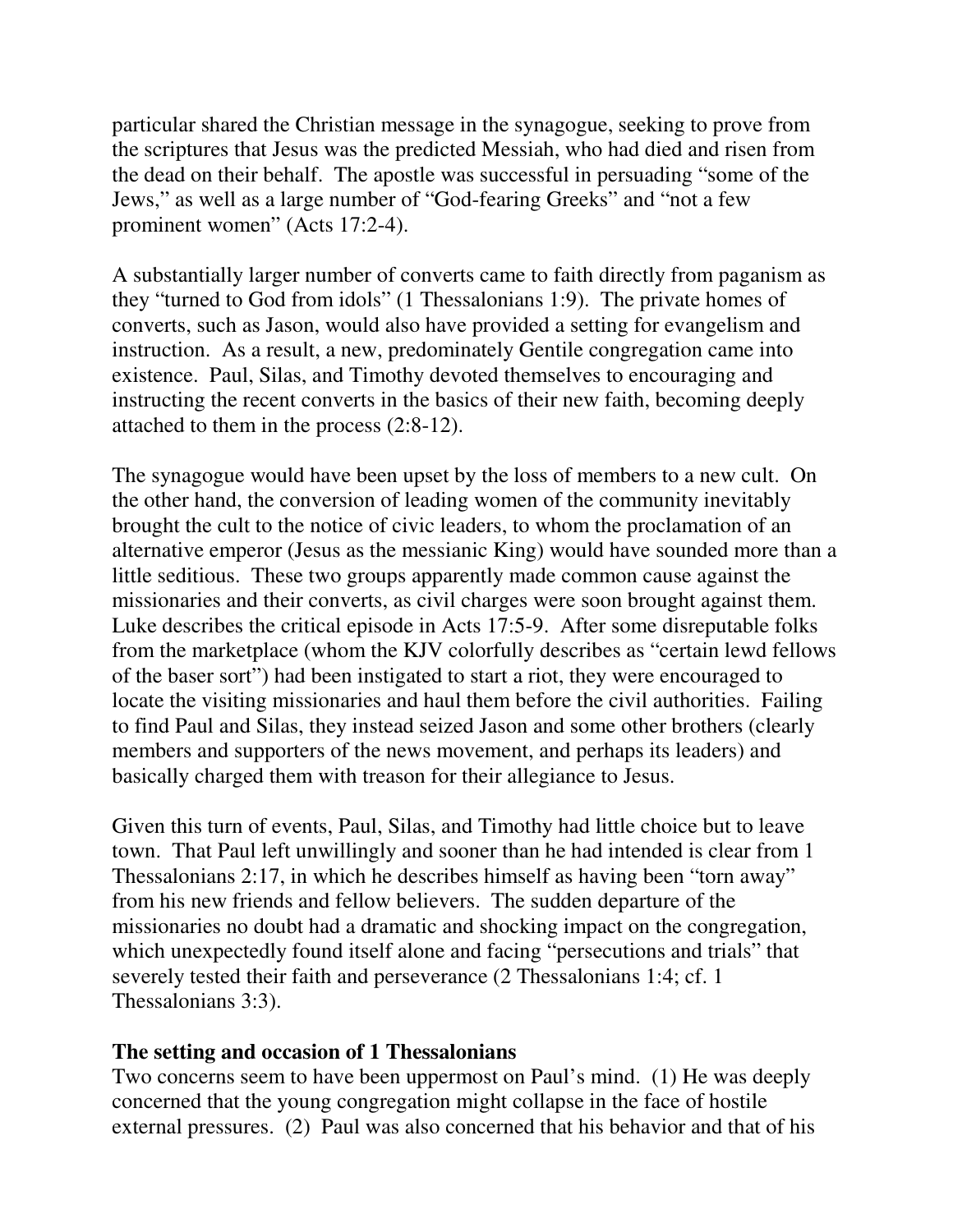companions might be misunderstood – or more likely, misrepresented – in a way that would call into question the validity and integrity of the gospel itself. Religious charlatans and frauds were a dime a dozen in the ancient world, and the way Paul and Silas slipped out of town in the middle of the night would have made it only too easy to pigeonhole them as just one more pair of rip-off artists out to scam people.

The missionaries' first impulse was to return to Thessalonica as soon as possible. This they tried to do – in Paul's case, repeatedly  $(2:18)$  – but for unspecified reasons (which he attributed to the working of Satan, 2:18), that proved to be impossible. Frustrated and anxious to learn what was happening in Thessalonica, Paul decided to send Timothy back in his place as his designated representative, in order to strengthen and encourage them (3:1-2). This he did from Athens (where he had arrived by way of Berea, Acts 17:10-15). After a brief time in Athens (17:16-34), Paul moved on to Corinth (probably arriving there in late summer, A.D. 50), where in collaboration with Aquila and Priscilla he began to evangelize that city (18:1-4).

It was while Paul was in Corinth that Timothy returned with the good news from Thessalonica that the congregation was not only standing fast and faithful in the face of persecution, but was even growing in faith and love (3:6-7), to the extent that it was becoming a model for believers throughout Macedonia and Achaia  $(1:7)$ .

In the first part of this letter (1:2-3:13) Paul sought to encourage and strengthen the Thessalonians, to defend the integrity and truthfulness of the gospel message, and to affirm and develop his friendship with them as brothers and sisters. In the second part (4:1-5:24) Paul sought to encourage and instruct them regarding some specific matters of Christian living: holiness, sexual ethics, social relationships, the death of believers, the return of Jesus, and congregational behavior. This choice of topics almost certainly reflects something of Timothy's assessment of the situation in Thessalonica; it may also reflect one or more questions raised by the Thessalonians themselves and transmitted to Paul via Timothy (either orally or in writing).

## **Who wrote the letters?**

Both 1 and 2 Thessalonians were sent out under the name of not one but three people, Paul, Silas, and Timothy. The consistent use of first personal plural pronouns ("we," "us") throughout both letters makes it clear that the inclusion of Silas and Timothy in the salutation is no mere formality (contrast Philippians, which includes Timothy in the prescript but uses the first person singular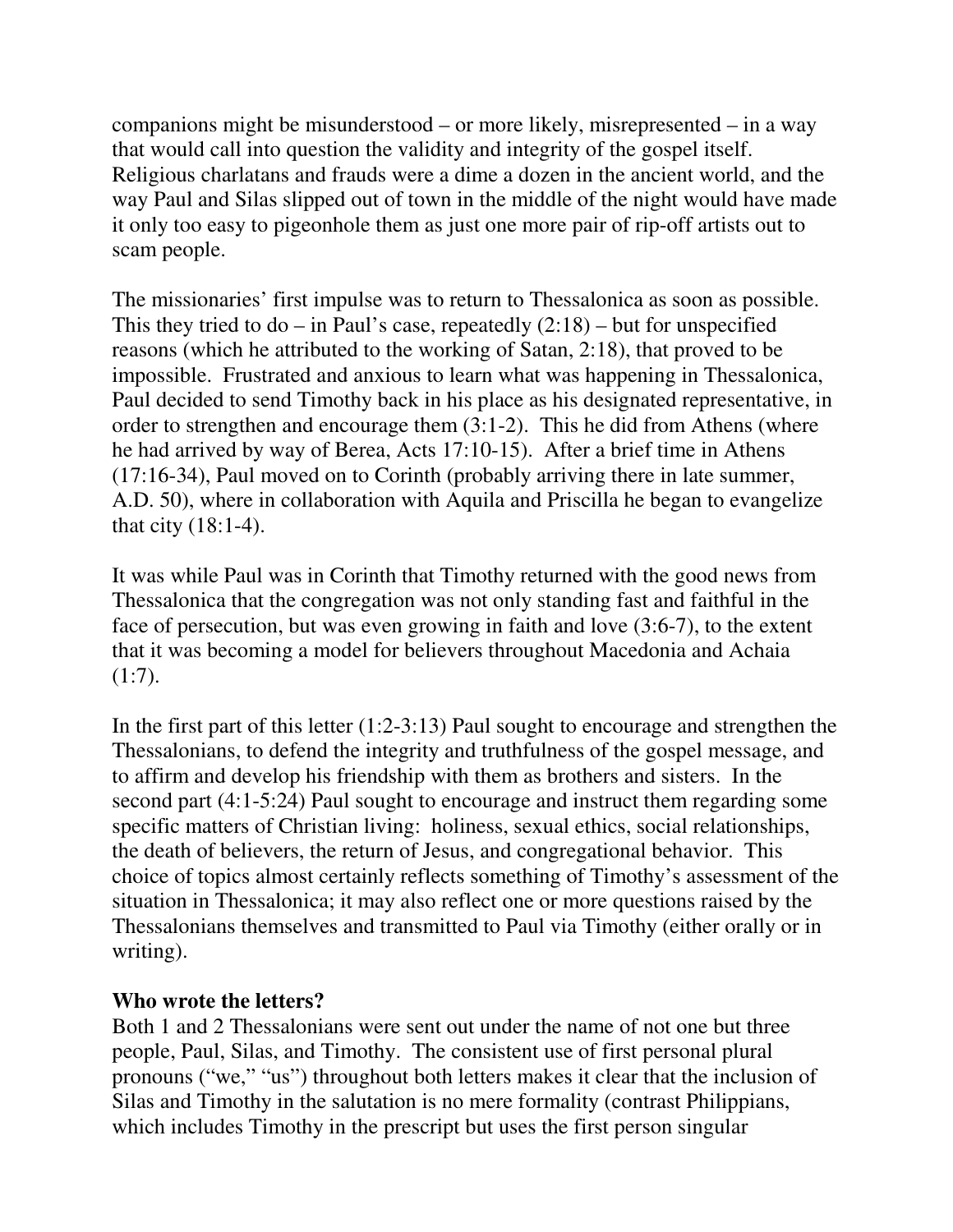thereafter). At the same time, the order of the names and the occasional use of "I" (1 Thessalonians 2:18; 3:5; 5:27; 2 Thessalonians 2:5; 3:17) reveal that Paul was almost certainly the person who drafted or dictated the letters.

# **Congratulations**

Read 1 Thessalonians 1-3

The first main section of 1 Thessalonians consists of congratulations to the Thessalonian believers on their con version and progress in the Christian life (chs. 1-3). Their fidelity even in the midst of persecution was proving to be an example to other Christians in Macedonia and Greece (Achaia). Timothy's report about them had indeed been good (2:17-3:9).

As usual, Paul combines the typical Greek greeting in a transmuted Christian form ("grace"), with the typical Semitic greeting ("peace") (1:1). The form of the word "grace" which non-Christian Greeks used simply meant "Hello," but Paul changes the term to carry overtones of divine favor bestowed on ill-deserving sinners through Jesus Christ. A well-known triad of Christian virtues appears in 1:3: faith, love, and hope. Faith produces good works. Love results in labor, which means deeds of kindness and mercy. And hope, an eschatological term referring to confident expectation of Jesus' return, generates steadfastness under trial and persecution.

## **Exhortations**

Read 1 Thessalonians 4-5

The second main section of 1 Thessalonians (chs. 4 and 5) consists of exhortations:

- against immoral conduct  $(4:1-8)$
- to increased mutual love (4:9, 10);
- to comfort and watchfulness in view of Jesus' return  $(4:11-5:11)$ ; and
- concerning a variety of practical matters in Christian conduct (5:12-28)

The commands in 4:11, 12 to live quietly and keep working may rebuke those who believed so strongly in the immediacy of Jesus' return that they were leaving their jobs. Paul's unblushing advocacy of manual labor contrasts with the view typical of the Greeks, who held that sort of work in contempt.

The Thessalonians Christians were sorrowing over deceased fellow Christians, apparently because they did not realize that their deceased fellow Christians would share in the joy of Jesus' return. Perhaps they thought death before the Parousia